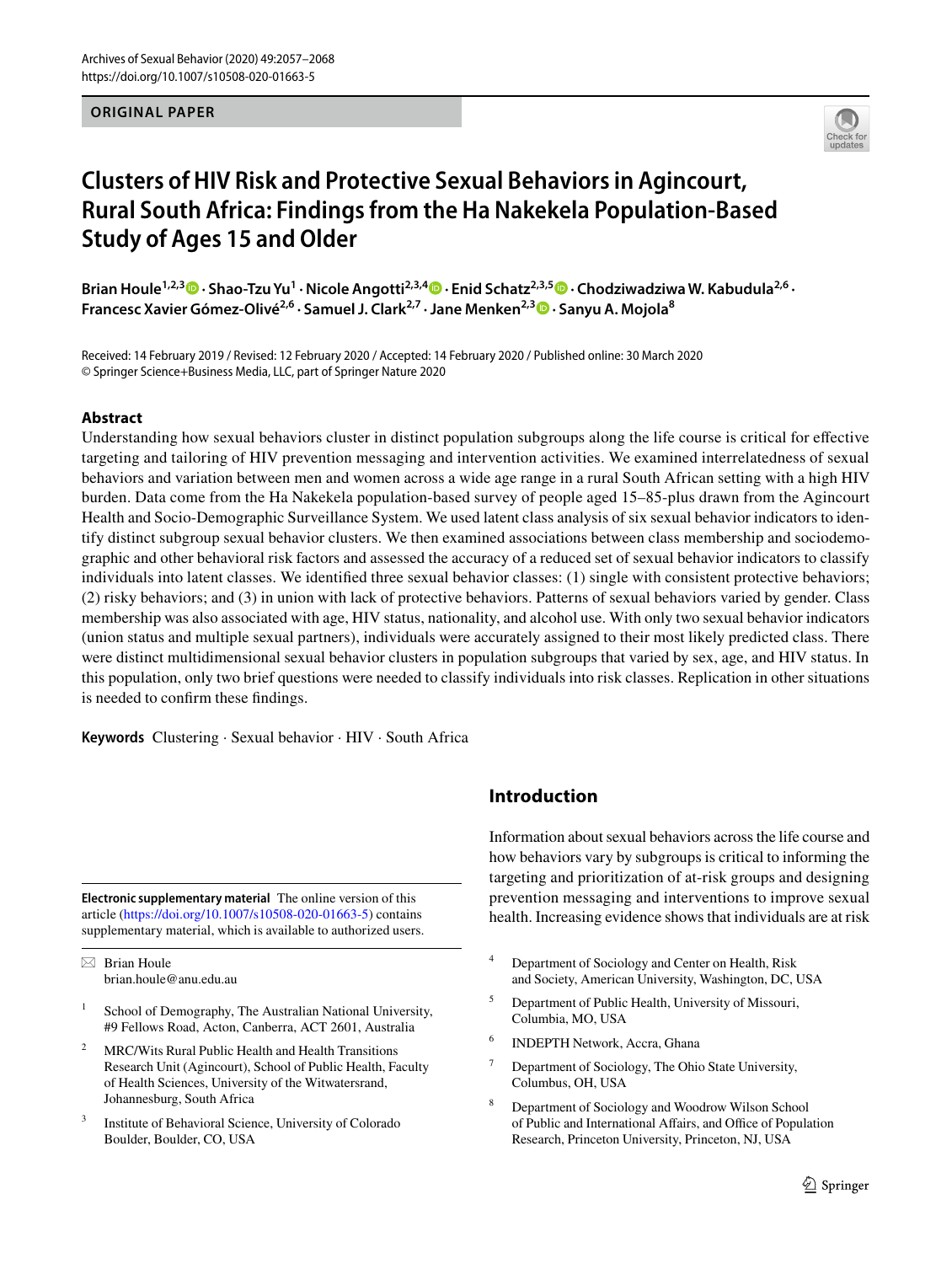of HIV acquisition throughout the life course—including at older ages (Houle et al., [2018](#page-10-0); Rosenberg et al., [2017\)](#page-11-0). However, most studies examine individual risk and protective factors, such as condom use at last sex, instead of considering how sexual behaviors cluster together and vary across the life course by distinct subgroups in the population, such as gender. Studies suggest that patterns of health behaviors are driven by events and decisions made at diferent life stages, as well as by social experiences, contexts, and disparities (Cockerham, [2005](#page-9-0)). Structural and social factors infuence sexual behaviors—with diferential efects across age and gender (Mojola, Williams, Angotti, & Gómez-Olivé, [2015](#page-10-1))—including gender norms, migration, and socioeconomic changes (Wellings et al., [2006](#page-11-1)). Similarly, inequalities in HIV burden persist due to social contexts including limited healthcare access and gender inequalities (Joint United Nations Programme on HIV/AIDS (UNAIDS), [2014](#page-10-2)). Greater evidence is needed to understand the clustering of sexual behaviors in distinct population subgroups, along with the social drivers of these patterns and their link to HIV risk.

Most studies that have examined clusters across multiple sexual behavior indicators have been in high-income countries (Akers et al., [2016](#page-9-1); Cochran, de Leeuw, & Mays, [1995;](#page-9-2) Danielson et al., [2014;](#page-9-3) Dariotis et al., [2008;](#page-9-4) Davies et al., [2014](#page-9-5); Hallfors, Iritani, Miller, & Bauer, [2007](#page-10-3); Halpern et al., [2004](#page-10-4); Haydon, Herring, & Halpern, [2012;](#page-10-5) Mackesy-Amiti et al., [2014](#page-10-6); Masters, Beadnell, Morrison, Hoppe, & Wells, [2013](#page-10-7); Masters et al., [2015](#page-10-8); McMahon, Stanforth, Devieux, & Jean-Gilles, [2016;](#page-10-9) Mustanski et al., [2013;](#page-10-10) Noor, Ross, Lai, & Risser, [2014](#page-11-2); Pfieger, Cook, Niccolai, & Connell, [2013](#page-11-3); Vasilenko, Kugler, Butera, & Lanza, [2015](#page-11-4); Waller et al., [2006;](#page-11-5) Wu, Witkiewitz, McMahon, & Dodge, [2010](#page-11-6)) (see Supplementary Figure 1 and Supplementary Table 1). Of the studies in sub-Saharan Africa, most have focused on adolescents (Cederbaum, Gilreath, & Barman-Adhikari, [2014](#page-9-6); Tibbits, Caldwell, Smith, Vergnani, & Wegner, [2016](#page-11-7)) and young adults (Carrasco, Nguyen, & Kaufman, [2018](#page-9-7); Wechsberg et al., [2012\)](#page-11-8) or men or women only (Carrasco et al., [2018;](#page-9-7) Wechsberg et al., [2012,](#page-11-8) [2017\)](#page-11-9). To the best of our knowledge, no studies have examined sexual behavior clusters in a high HIV prevalence setting in a large sample of both men and women across a wide age range.

South Africa, with the world's largest HIV burden and antiretroviral therapy program (UNAIDS, [2016](#page-11-10)), represents a crucial setting for greater knowledge of interrelated sexual behaviors and HIV risk. Evidence from former apartheid homeland areas, such as the Agincourt Health and Socio-Demographic Surveillance site (Agincourt) in rural northeast South Africa, highlights the links between social contexts and inequalities in HIV burden and circumstances supporting safer sexual behaviors (Mojola et al., [2015\)](#page-10-1). Agincourt has been impacted by high AIDS-related mortality (Kabudula et al., [2017a\)](#page-10-11) and persistent socioeconomic mortality diferentials (Kabudula et al., [2017b\)](#page-10-12). Norms of hegemonic masculinity

have been linked to increased HIV risk, multiple sexual partnerships, and interpersonal violence (Gorbach, Drumright, & Holmes, [2005](#page-10-13); Hunter, [2007;](#page-10-14) Varga, [2003](#page-11-11)). Limited employment opportunities have led to high levels of labor migration (Clark, Collinson, Kahn, Drullinger, & Tollman, [2007;](#page-9-8) Kahn et al., [2012\)](#page-10-15), thereby impacting relationships (Lurie et al., [2003;](#page-10-16) Mojola et al., [2015](#page-10-1)).

We used the Ha Nakekela population-based survey of men and women aged 15–85-plus in Agincourt to examine the interrelatedness of sexual behaviors, variation in behavior clusters between men and women, and how clustering of sexual behavior across age-groups is infuenced by sociodemographic and behavioral factors, as well as HIV sero-status.

We used latent class analysis (LCA) to investigate how individuals reporting any sexual partners in the 2 years prior to the survey fall into distinct subgroups/classes with different sexual behavior patterns and evaluated subgroup differences between men and women. We then controlled for sociodemographic and behavioral covariates and examined the effect of gender, age, and HIV status on class membership. Finally, for future screening purposes, we explored how accurately a reduced set of sexual behavior indicators identifed class membership.

## **Method**

#### **Participants**

Data come from the Agincourt Health and Socio-Demographic Surveillance System (AHDSS). The AHDSS conducts an annual census of the population, collecting information on all vital events as well as sociodemographic statuses (Kahn et al., [2012\)](#page-10-15). At the time of the study, the population under surveillance comprised approximately 90,000 people in 27 villages.

The Ha Nakekela survey was conducted in 2010–2011. It included measures of HIV, non-communicable disease risk factors and biomarkers, and lifetime and recent (past 2 years) sexual behaviors and partners (Gómez-Olivé et al., [2013](#page-10-17); Houle et al., [2018](#page-10-0)). The study targeted a random, sex-age stratifed sample of 7662 individuals, including an oversample of older adults, who were resident in 2009 in the AHDSS, of whom 4362 constituted the fnal analytic sample and 3541 reported at least one sexual partner in the past 2 years.

#### **Measures**

#### **Sexual Behavior Indicators**

We included respondent formal or informal union status (based on the 2009 AHDSS census, where formal union includes those who are married with lobola (bridewealth) and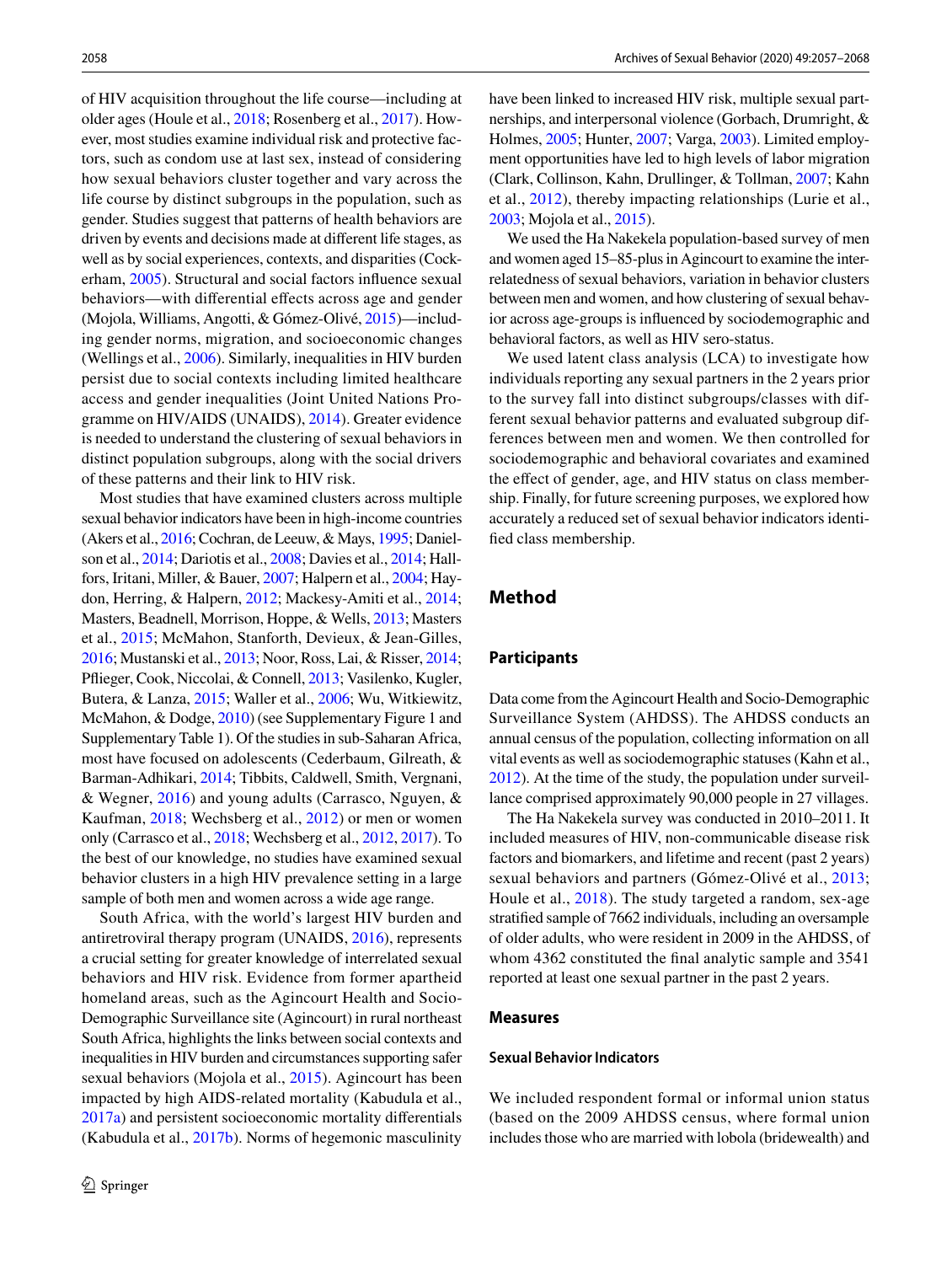informal union includes those couples living together without lobola), self-reports of ever having been diagnosed with a sexually transmitted infection (STI, excluding HIV) and, in the past 2 years: total number of sexual partners; proportion of partners with whom a condom was used 'mostly/always'; proportion of partners whose HIV status was known the frst time they had sex; and whether any partner was casual/anonymous (compared to regular).

#### **Sociodemographic and Behavioral Factors**

We included sociodemographic factors of: gender, age, education level, tertile of household socioeconomic status, and nationality (South African or Mozambican/Other) from the 2009 census (Kabudula et al., [2017b\)](#page-10-12). (About a quarter of the population in the 2009 census were former refugees of the Mozambican civil war.) We also included respondent's HIV status from the survey biomarker test, self-report of ever having an HIV test, and alcohol consumption in the past month.

#### **Statistical Analysis**

In each of our LCAs, we ft a series of models that included 2–6 classes. We evaluated model ft using a variety of criteria, focusing primarily on the Bayesian Information Criterion (BIC) to select a parsimonious model, as it penalizes model complexity more than other measures (Nylund, Asparouhov, & Muthén, [2007](#page-11-12)). To identify the number of latent classes, we selected the best model according to the BIC and examined the resulting classes for substantive differences and interpretation. For each respondent and class, LCA estimated the probability that the respondent was a member of that class. It also provided a variable assigning the respondent to the most likely class.

We began by fitting a series of models of the six sexual behavior indicators defned above to the total population. We next ft sex-specifc models to test whether men and women were best represented by the same number of classes. Then, to test for diferences between men and women, we ft a multigroup LCA model. This model allowed us to test for measurement invariance between men and women. To test for full measurement invariance, we compared the fully unconstrained model (all item-response probabilities (the probability of responding yes to each item given class membership) could vary by sex) with the fully constrained model (all item-response probabilities constrained to be the same for men and women) using a chisquare diference test (Satorra & Bentler, [2010\)](#page-11-13). To test for partial measurement invariance, we substantively reviewed diferences between men and women on item-response probabilities for each indicator in the fully unconstrained model, subsequently allowing gender-specifc direct efects if there was substantive variation across gender and class and holding the remaining probabilities equal by gender. We selected the resulting (partial) measurement invariant model as the fnal LCA model.

We included the sociodemographic and behavioral variables defned above in a one-step, complete case LCA multinomial logistic regression with direct effects by gender to predict the probability of latent class membership. We tested two-way interactions between gender and age, gender and HIV status, and age and HIV status. Since the conditional item-response probabilities may be driven by inclusion of covariates and direct efects, we compared the conditional model (with covariates and direct efects) with the unconditional model to ensure the model-building process did not change the substantive meaning of class formation.

We tested the sensitivity of our results to the inclusion of other indicators, including ever having an HIV test and indicators based on just the most recent partner, including: age difference from respondent, discussed HIV before frst sex, and condom use at last sex. Finally, we examined whether behaviors clustered diferently by HIV status. Our results did not change substantively in these alternative models. We preferred our fnal model as it included information across all sexual partners in the past two years.

Finally, to determine whether a reduced set of sexual behavior indicators could accurately classify individuals into their most likely predicted class (based on the highest posterior probability), we used simplifed measures of the most discriminating indicators (based on substantive review of large diferences in item-response probabilities between classes and high or low item-response probabilities) to predict class membership; we then summarized the results using sensitivity and specifcity estimates, and positive and negative predictive values (Akobeng, [2006](#page-9-9)). All analyses were completed using Mplus 8.

## **Results**

#### **Sexual Behavior Classes**

The LCA model ftting indicated a three-class solution for the whole population according to BIC and substantive interpretation and for gender subpopulations (Supplementary Figure 2), suggesting that the latent structure did not difer by gender. Comparing the unconstrained multigroup LCA model (LL: −11,088.825; *df*(59); BIC=22,653.334) to the constrained model (LL: − 11,162.476; *df*(32);  $BIC = 22,582.950$  indicated a lack of measurement invariance between men and women  $(p < .001)$ . Allowing union status, then number of sexual partners, then past STI diagnosis probabilities to vary by gender achieved partial measurement invariance (LL: −11,107.783; *df*(40);  $BIC = 22,538.064; p = .078$ . We chose this as our final measurement model. This model suggests that the pattern of behaviors in Class 1 is the same for both men and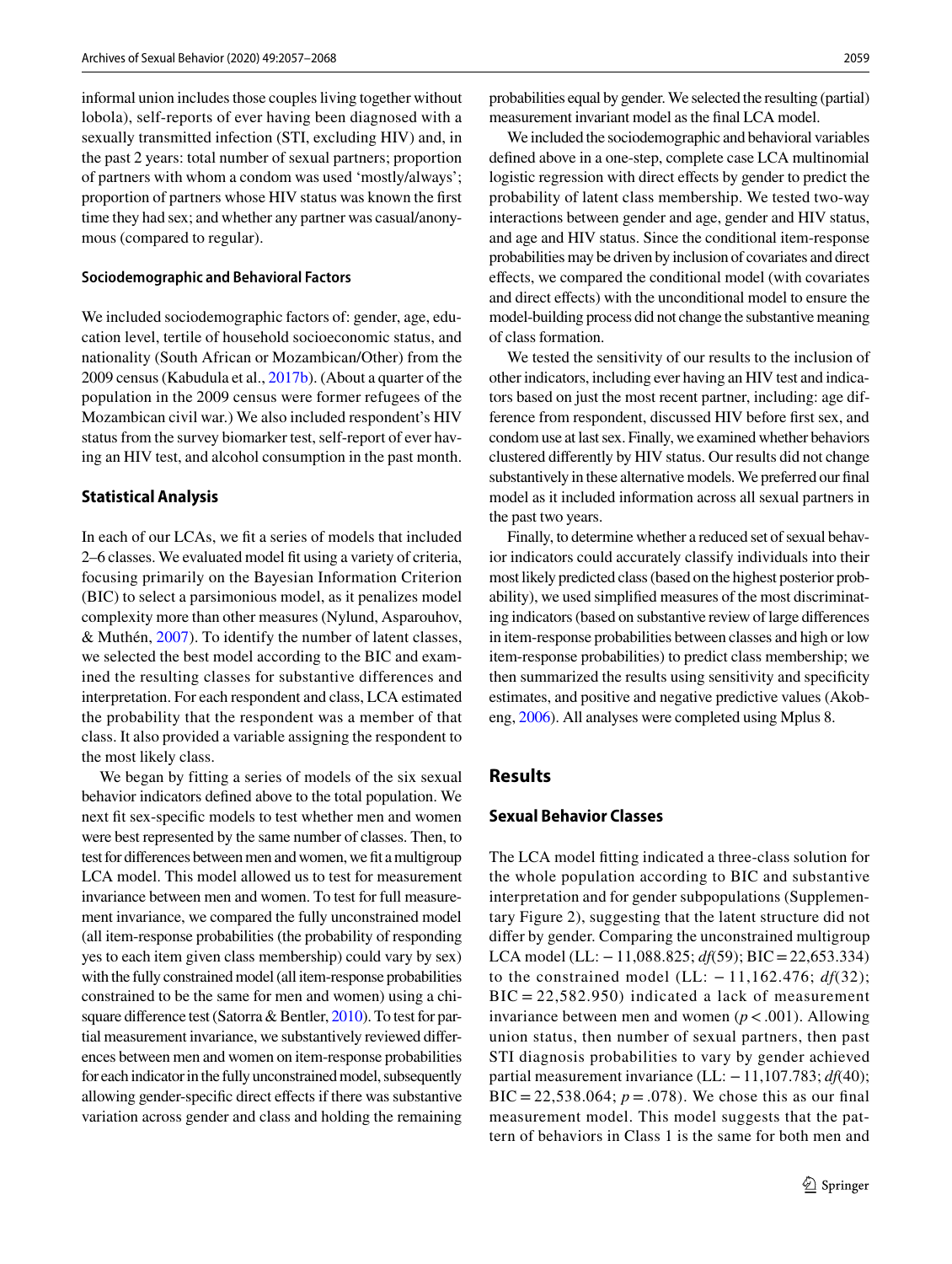women, but there are some diferences by gender in sexual behavior patterns in Classes 2 and 3.

Figure [1](#page-3-0) shows the conditional probabilities for each sexual behavior indicator by most likely predicted class membership (also shown in Supplementary Table 2). We summarize each class using the following descriptive labels.

*Class 1: Single with Consistent Protective Behaviors*. Class 1 was the second largest group (25%) and had near-zero probability of being in a union/married. Compared to the other classes, Class 1 reported the highest probability of "mostly/always using a condom" with their partners (63%) and also the highest probability of always knowing their partner's HIV status before they frst had sex (17%). Class 1 also had a high probability of having mainly regular (74%) versus casual/anonymous partners and having one sexual



<span id="page-3-0"></span>**Fig. 1** Conditional probabilities of each sexual behavior by Class, Agincourt, South Africa 2010–2011 (*n*=3173). Results based on a three-class LCA model in which the probabilities of union status, number of sexual partners, and past STI diagnosis varied by gender for Classes 2 and 3. In union means the respondent is in a formal

[those who are married with lobola (bridewealth)] or informal (those couples who are living together without lobola) union. Class 1: Single with Consistent Protective Behaviors; Class 2: Risky Behaviors; Class 3: In Union with Lack of Protective Behaviors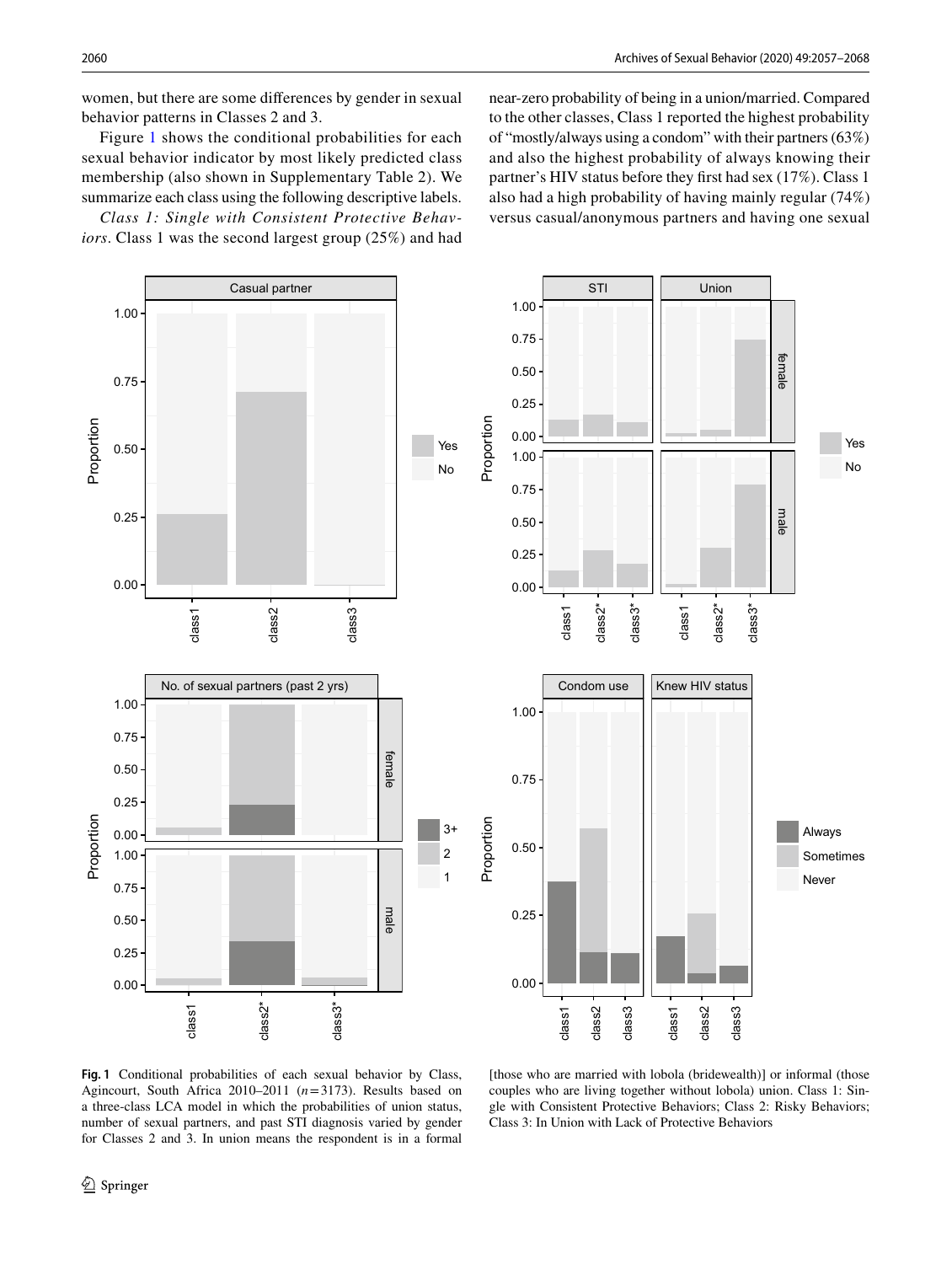partner in the past 2 years (94%). There were no diferences in the indicators between men and women.

*Class 2: Risky Behaviors*. Class 2 represented 15% of the sample. Class 2 included a mix of condom use behaviors, with a 12% probability of "mostly/always using a condom" with all partners and a 46% probability of "mostly/always using a condom" with some partners. They had a low (4%) probability of always knowing their partner's HIV status before they frst had sex and a 71% probability of having at least one casual partner in the past 2 years. There were diferences in some indicators by gender: compared to women, men had higher probabilities of ever being diagnosed with an STI (men=28%; women  $=17\%$ ), having 3 or more sexual partners in the past 2 years (men =  $34\%$ ; women =  $23\%$ ), and being in a union  $(men=31\%; women=6\%).$ 

*Class 3: In Union with Lack of Protective Behaviors*. Class 3 was the most common group, representing over half the sample. Class 3 had a low probability of "mostly/always using a condom" with all partners and knowing their partner's HIV status before they frst had sex. They had an almost 100% probability of having only regular partners in the past 2 years. There were slight diferences in indicators by gender:

compared to women, men had higher probabilities of being in a union (men  $=79\%$ ; women  $=75\%$ ), having two partners in the past 2 years (men =  $6\%$ ; women =  $0\%$ ), and ever having been diagnosed with an STI (men =  $18\%$ ; women =  $11\%$ ).

#### **Associations with Latent Class Membership**

We next estimated the model including sociodemographic and behavioral covariates. An interaction between age and HIV status significantly improved model fit  $(\Delta BIC = -35.278)$ ;  $p = .014$ , resulting in the final model.

Table [1](#page-4-0) shows sociodemographic characteristics by most likely predicted sexual behavior class based on the final model. Table [2](#page-5-0) shows adjusted odds ratios of being in Classes 1 or 2 compared to Class 3. Those born in South Africa were more likely to be in Class 1 (OR = 1.76 [95% CI 1.31–2.36]) or 2 (OR = 1.68 [95% CI 1.24–2.29]) than in Class 3, compared to non-South Africans. Those who consumed alcohol 1–3 days per month (OR = 1.90 [95% CI 1.19–3.05]) or weekly (OR=2.54 [95% CI 1.40–4.63]) had a higher likelihood of being in Class 2 than in Class 3, compared to those reporting no alcohol use. Those with the highest education

<span id="page-4-0"></span>**Table 1** Sociodemographic and behavioral characteristics by most likely predicted class membership (*n*=3173)

|                                 | Overall    | Class 1    | Class 2   | Class 3    | $p$ value |
|---------------------------------|------------|------------|-----------|------------|-----------|
| Population share                | 3173       | 1039 (33%) | 474 (15%) | 1660 (52%) |           |
| Gender                          |            |            |           |            |           |
| Female                          | 1850 (58%) | 682 (37%)  | 126 (7%)  | 1042 (56%) | < .0001   |
| Male                            | 1323 (42%) | 357 (27%)  | 348 (26%) | 618 (47%)  |           |
| HIV                             |            |            |           |            |           |
| Negative                        | 2269 (72%) | 638 (28%)  | 327 (14%) | 1304 (58%) | < .0001   |
| Positive                        | 904 (28%)  | 401 (39%)  | 147 (16%) | 356 (45%)  |           |
| Age [Mean (SD)]                 | 38(16.0)   | 29(9.7)    | 30(12.0)  | 47(15.4)   | < .0001   |
| Nationality                     |            |            |           |            |           |
| Elsewhere                       | 1002 (32%) | 301 (30%)  | 146 (15%) | 555 (55%)  | .049      |
| South African                   | 2171 (68%) | 738 (34%)  | 328 (15%) | 1105 (51%) |           |
| Ever tested for HIV             |            |            |           |            |           |
| No                              | 1264 (40%) | 367 (29%)  | 227 (18%) | 670 (53%)  | < .0001   |
| Yes                             | 1909 (60%) | 672 (35%)  | 247 (13%) | 990 (52%)  |           |
| Education level (in years)      |            |            |           |            |           |
| 0 years                         | 548 (17%)  | 75 (14%)   | 32(6%)    | 441 (80%)  | < .0001   |
| $1-11$ years                    | 1992 (63%) | 702 (35%)  | 350 (18%) | 940 (47%)  |           |
| $12+$ years                     | 633 (20%)  | 262 (41%)  | 92 (15%)  | 279 (44%)  |           |
| Household assets                |            |            |           |            |           |
| Lowest quintile                 | 1178 (37%) | 407 (34%)  | 198 (17%) | 573 (59%)  | .007      |
| Middle quintile                 | 1010 (32%) | 338 (33%)  | 137 (14%) | 535 (53%)  |           |
| Highest quintile                | 985 (31%)  | 294 (30%)  | 139 (14%) | 552 (56%)  |           |
| Alcohol consumption (per month) |            |            |           |            |           |
| None                            | 2470 (78%) | 844 (34%)  | 254 (10%) | 1372 (56%) | < .0001   |
| $1-3$ days per month            | 341 (11%)  | 108 (32%)  | 100(29%)  | 133 (39%)  |           |
| Weekly                          | 362 (11%)  | 87 (24%)   | 120 (33%) | 155 (43%)  |           |
|                                 |            |            |           |            |           |

Class 1: Single with Consistent Protective Behaviors; Class 2: Risky Behaviors; Class 3: In Union with Lack of Protective Behaviors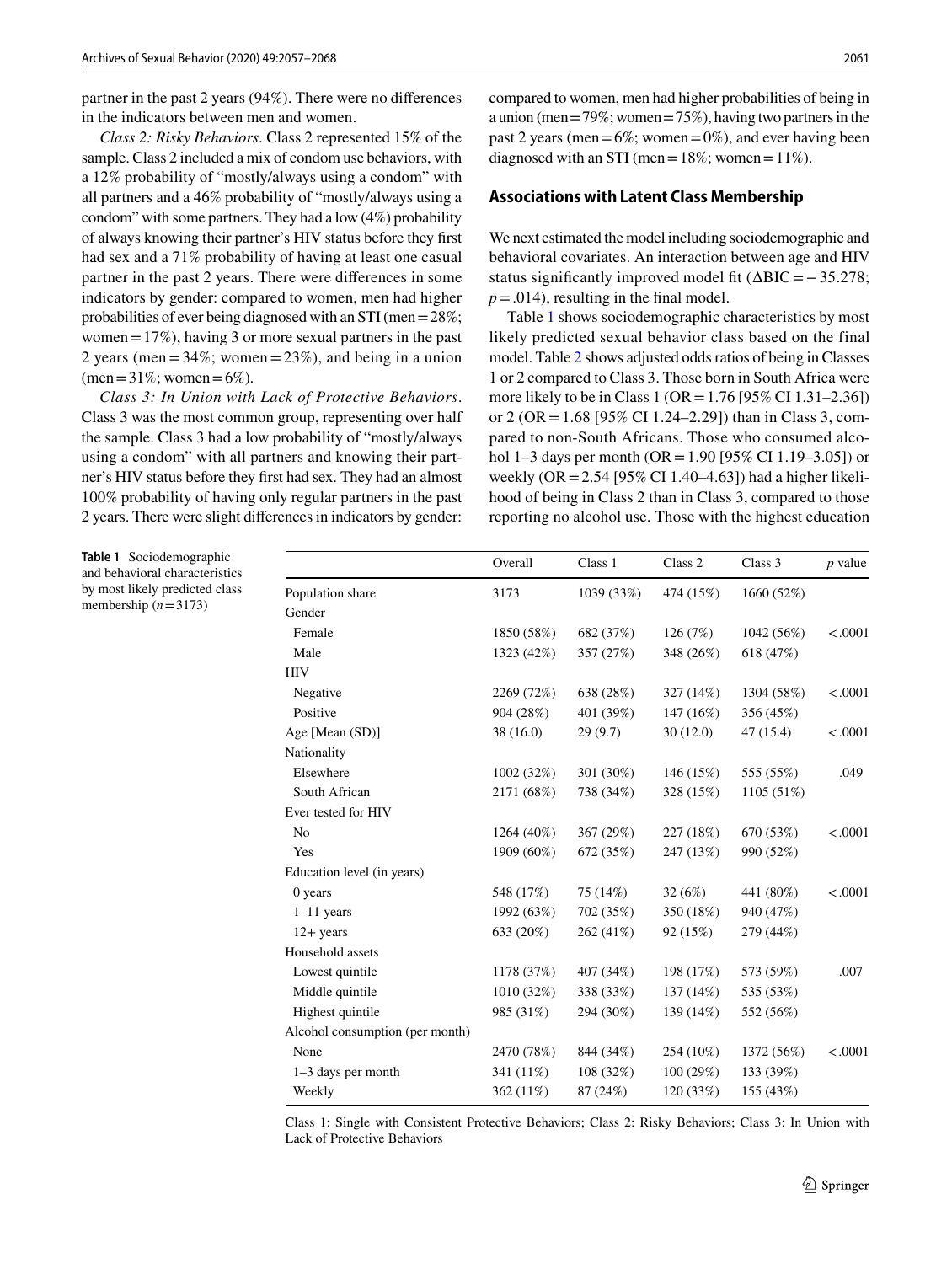|                                    | Class 1 |                 | Class <sub>2</sub> |                                      |
|------------------------------------|---------|-----------------|--------------------|--------------------------------------|
|                                    | OR.     | 95% CI          | OR.                | 95% CI                               |
| Gender                             |         |                 |                    |                                      |
| Female (base)                      |         |                 |                    |                                      |
| Male                               | 1.83    |                 |                    | $[1.27-2.65]$ 7.59 $[4.79-12.01]$    |
| <b>HIV</b>                         |         |                 |                    |                                      |
| Negative (base)                    |         |                 |                    |                                      |
| Positive                           | 0.08    | $[0.01 - 0.91]$ |                    | $0.95$ $[0.29-3.10]$                 |
| Age                                | 0.84    | $[0.76 - 0.93]$ | 0.88               | $[0.86 - 0.90]$                      |
| Nationality                        |         |                 |                    |                                      |
| Elsewhere (base)                   |         |                 |                    |                                      |
| South African                      | 1.76    |                 |                    | $[1.31 - 2.36]$ 1.68 $[1.24 - 2.29]$ |
| Ever tested for HIV                |         |                 |                    |                                      |
| No (base)                          |         |                 |                    |                                      |
| Yes                                | 0.71    |                 |                    | $[0.54 - 0.93]$ 0.84 $[0.62 - 1.13]$ |
| Education level (in years)         |         |                 |                    |                                      |
| $0$ years (base)                   |         |                 |                    |                                      |
| $1-11$ years                       | 0.47    | $[0.27 - 0.82]$ |                    | $0.59$ $[0.34 - 1.03]$               |
| $12 + years$                       | 0.56    |                 |                    | $[0.32 - 0.96]$ 0.46 $[0.24 - 0.88]$ |
| Household assets                   |         |                 |                    |                                      |
| Lowest quintile (base)             |         |                 |                    |                                      |
| Middle quintile                    | 1.16    |                 |                    | $[0.83-1.62]$ 1.16 $[0.79-1.69]$     |
| Highest quintile                   | 0.93    | $[0.69 - 1.25]$ | 0.82               | $[0.58 - 1.16]$                      |
| Alcohol consumption (per<br>month) |         |                 |                    |                                      |
| None (base)                        |         |                 |                    |                                      |
| $1-3$ days per month               | 1.36    |                 |                    | $[0.87-2.11]$ 1.90 $[1.19-3.05]$     |
| Weekly                             | 1.33    | $[0.61 - 2.91]$ |                    | 2.54 [1.40-4.63]                     |
| Interaction                        |         |                 |                    |                                      |
| Age * HIV                          | 1.11    | $[1.01 - 1.22]$ | 1.02               | $[0.98 - 1.05]$                      |

<span id="page-5-0"></span>**Table 2** LCA multinomial logistic regression with direct efects  $(n=3173)$ . Class 3 is the reference group

Class 1: Single with Consistent Protective Behaviors; Class 2: Risky Behaviors; Class 3: In Union with Lack of Protective Behaviors

were more likely to be in Class 3 relative to those with no education, while SES was not associated with class membership. Men were more likely to be in Class 1 or 2 than in Class 3 compared to women.

Figure [2](#page-6-0) shows predicted probabilities of class membership by gender, age, and HIV status. For HIV-negative men, Class 1 had the highest probability until their late twenties, and Class 3 had the highest probability in their early-midthirties. Class 2 had the second highest probability at all ages. For HIV-positive men, Class 2 had the highest probability until their late twenties, and Class 3 had the highest probability in their early-midforties. Class 1 had the second highest probability at all ages. For HIV-negative women, the class with the highest probability changed from Class 1 to Class 3 in their mid-late twenties, with a low probability of being in Class 2 across all ages. For HIV-positive women, the class

with the highest probability of membership changed from Class 1 to Class 3 in their midthirties, with a relatively higher probability of being in Class 2 until their mid-late twenties compared to HIV-negative women.

Since the LCA model is restricted to those reporting any sexual partners in the past 2 years, Fig. [3](#page-7-0) presents the probabilities of being in one of the latent classes or reporting no sexual partners in the past 2 years, by gender, age, and HIV status. Women in older ages reported a higher probability of no sexual partners compared to men, regardless of HIV status. HIV-positive women reported slightly higher probabilities of no sexual partners at ages 35–64 compared to HIV-negative women.

Finally, we tested the ability of a reduced set of sexual behavior indicators to accurately classify individuals into their most likely predicted class—selecting union status and whether the respondent reported one or more than one sexual partner. This was based on assessing the most discriminating indicators in terms of high and low item-response probabilities across classes. Reporting multiple partners was 100% in Class 2 and very low in Classes 2 and 3. Conversely, being in a union was high in Class 3 and very low in Class 1. Assigning to Class 1 those reporting one partner and not being in a union yielded sensitivity of .96 and specifcity of .92. Assigning to Class 2 those reporting more than one sexual partner yielded sensitivity of 1.0 and specifcity of .97. Assigning to Class 3 those reporting one sexual partner and being in a union yielded a sensitivity of .86 and specifcity of 1.0. Positive and negative predictive values are presented in Table [3.](#page-7-1)

## **Discussion**

This study is among the frst to examine clusters of sexual behavior across gender and a wide age range in a high HIV prevalence setting. The vast majority of young individuals were characterized by being single with consistent protective behaviors, and the majority of older adults were characterized by being in a union which lacked protective behaviors. Clusters of sexual behaviors also varied signifcantly by age, gender, and HIV status. Shifts in the most common class, from single and consistent protective behaviors (Class 1) or risky behaviors (Class 2) to being in union with lack of protective behaviors (Class 3), occurred at later ages for HIV-positive compared to HIV-negative individuals. Being in the risky behaviors class was associated with alcohol use (Carrasco, Esser, Sparks, & Kaufman, [2016](#page-9-10)) and was more prevalent among young and middle-aged men compared to women.

Gender diferences in the sexual behavior classes suggests that men and women vary in 'who' they partner with but not 'how,' underscoring the importance of an individual's relationship status (Logan, Cole, & Leukefeld, [2002](#page-10-18)). For instance, the risky behaviors class represents a small group of almost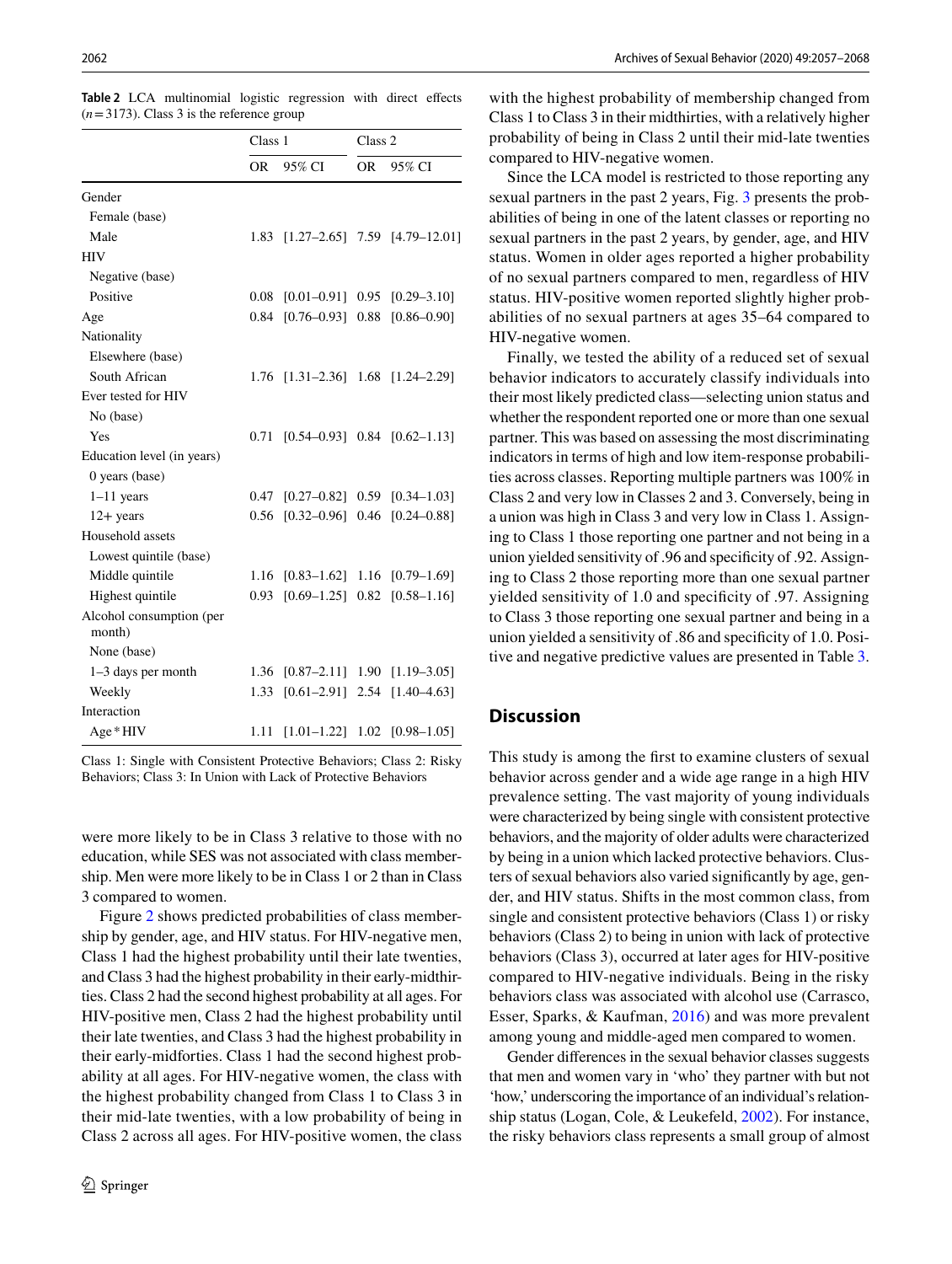



<span id="page-6-0"></span>**Fig. 2** Predicted probabilities of latent class membership by gender, age, and HIV status, Agincourt, South Africa 2010–2011 (*n*=3173). Results based on the fnal LCA multinomial logistic regression model with three classes. All other covariates were set at their mean levels

entirely single women, but represents a larger group of some men, only some of whom are in a union. As evidence indicates that women tend to have older partners and men younger partners (Houle et al., [2018](#page-10-0)), this suggests that women in a union with lack of protective behaviors are at risk of HIV due to low rates of condom use with their male partners. Conversely, women aware of their husband's sexual behaviors (Houle et al., [2018\)](#page-10-0) may be employing alternative protective strategies such as celibacy, as indicated by the increasing proportions of sexually inactive women in older ages (Mojola et al., [2015](#page-10-1)). However, for men in the risky behaviors class with multiple partners, their likely younger female partner(s) are also at risk, with potentially increased difficulty in negotiating safer sex with an older, male partner with higher SES (Bajos & Marquet,

Our results showed substantial age variation in HIV risk and sexual behaviors. For younger adults, our fndings were similar to a study from Malawi among younger men that also identifed low- and high-risk sexual behavior classes (Carrasco et al., [2018\)](#page-9-7). Our results also suggest a 'settling-down' efect in older adults as the probability of being in the union

[2000;](#page-9-11) Kordoutis, Loumakou, & Sarafdou, [2000\)](#page-10-19).

for the estimation sample. Class 1: Single with Consistent Protective Behaviors; Class 2: Risky Behaviors; Class 3: In Union with Lack of Protective Behaviors

with lack of protective behaviors class increased across age. Longitudinal evidence among U.S. men ages 15–26 showed an increasing transition of men from high-risk to low-risk classes (Dariotis et al., [2008](#page-9-4)). Our results suggest that the duration of membership in at-risk classes and the pace of transition to lower-risk classes may be important in understanding life-course HIV vulnerability, but longitudinal evidence is needed to clarify transitions in sexual behaviors at diferent life stages.

While our results demonstrate the patterning of multiple sexual behaviors across individuals, they also suggest that prior studies focusing on individual indicators may not adequately screen for sexual behavior risk. However, using only two indicators—whether the respondent was in a union and whether they reported multiple partners—showed that these quickly obtainable measures divided respondents well into the three risk classes. These fndings align with results from the 2016 South Africa Demographic and Health Survey (National Department of Health, [2019](#page-10-20)). For women, they found that having multiple partners was rare overall and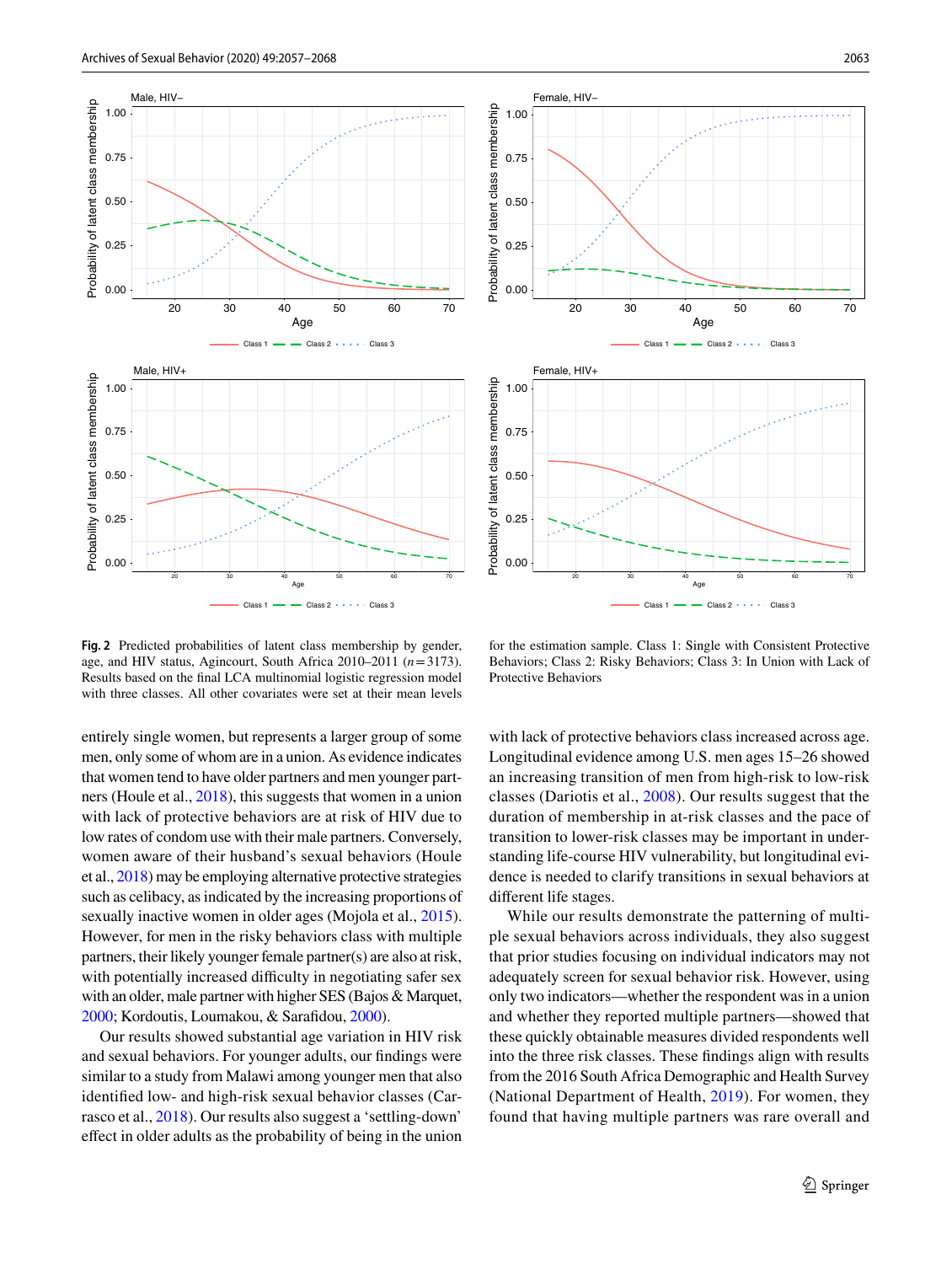

<span id="page-7-0"></span>**Fig. 3** Posterior probabilities of latent class membership, and proportions of individuals with no class membership due to missing covariate values and those reporting no sexual partners in the past 2 years, by gender, age, and HIV status, Agincourt, South Africa 2010–2011

(*n*=4171). Class 1: Single with Consistent Protective Behaviors; Class 2: Risky Behaviors; Class 3: In Union with Lack of Protective Behaviors

<span id="page-7-1"></span>**Table 3** Sensitivity, specifcity, and positive/negative predictive values (PPV/NPV) for simplifed sexual behavior indicators on predicted latent class memberships (*n*=3173)

| Sexual behavior indicators                    | Sensitivity 95% CI | Specificity 95% CI | <b>PPV</b><br>95% CI | <b>NPV</b><br>95% CI |
|-----------------------------------------------|--------------------|--------------------|----------------------|----------------------|
| Not in a union and 1 sexual partner (predict- | 96.05%             | 91.52%             | 84.65%               | 97.94%               |
| ing class $1$ )                               | $[94.68 - 97.15]$  | $[90.25 - 92.67]$  | $[82.46 - 86.66]$    | $[97.22 - 98.52]$    |
| 2 or more sexual partners (predicting class)  | 100%               | 96.63%             | 83.89%               | 100%                 |
| 2)                                            | $[99.22 - 100]$    | $[95.88 - 97.28]$  | $[80.60 - 86.83]$    | $[99.86 - 100]$      |
| In a union and 1 sexual partner (predicting   | 86.08%             | 100%               | 100%                 | 86.75%               |
| class $3)$                                    | $[84.33 - 87.71]$  | $[99.76 - 100]$    | $[99.74 - 100]$      | $[85.07 - 88.31]$    |

Class 1: Single with Consistent Protective Behaviors; Class 2: Risky Behaviors; Class 3: In Union with Lack of Protective Behaviors

Sensitivity: For those who belonged to a specifc latent class, the proportion of participants to give a positive response to the set of sexual behavior indicators

Specifcity: For those who did not belong to a specifc latent class, the proportion of participants to give a negative response to the set of sexual behavior indicators

PPV: Given the positive response to the set of sexual behavior indicators, the probability of participants who were truly in a specifc latent class

NPV: Given the negative response to the set of sexual behavior indicators, the probability of participants who were not truly in a specifc latent class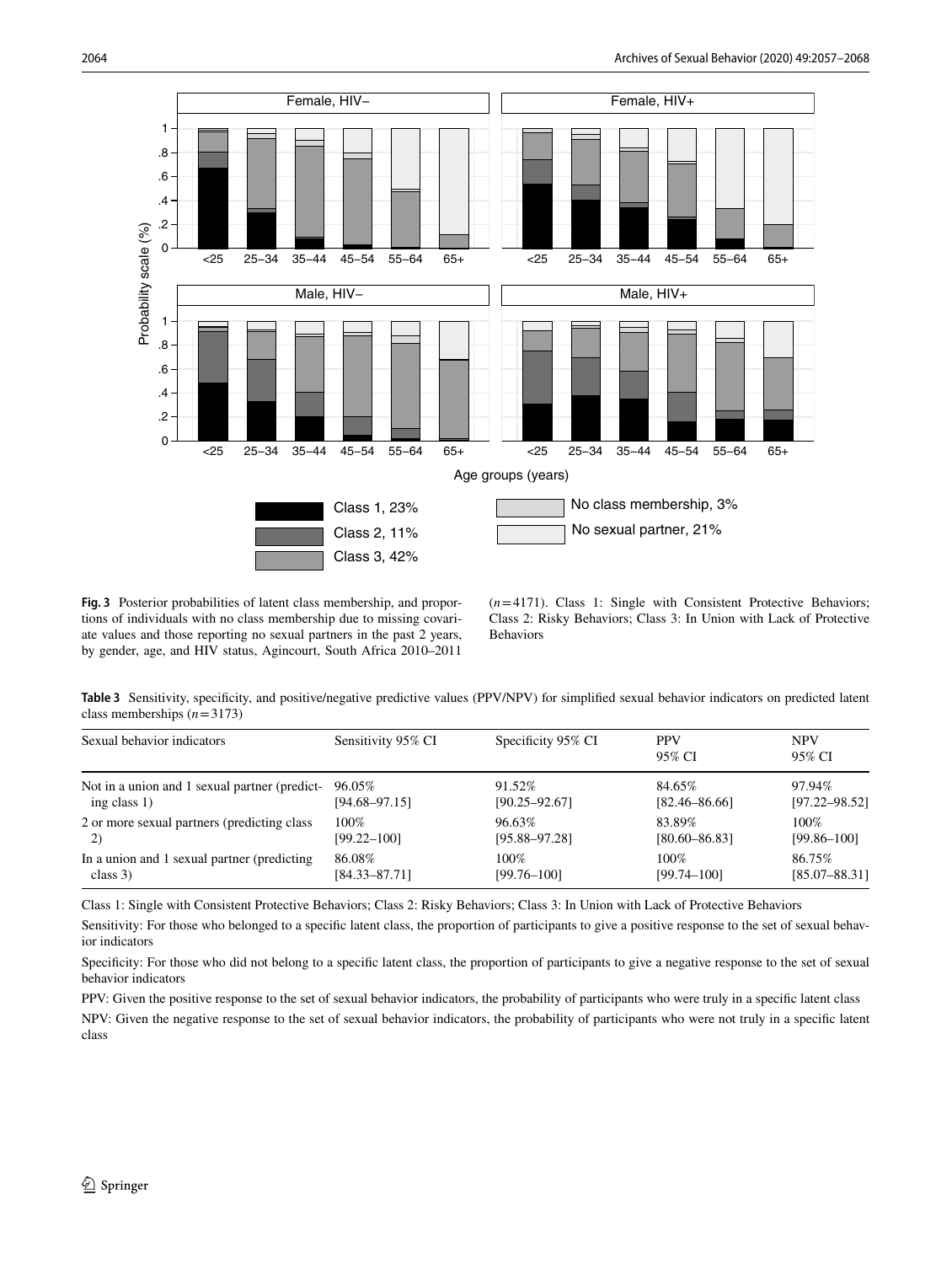particularly among married women. Having multiple partners was also uncommon among married men, but was higher than women (11% vs. 3%). The proportions of those with multiple partners reporting condom use at last sex were also similar to the reported levels for the risky behaviors class in this study. We conclude that these two indicators could be used efectively in screening and assessment activities to identify those in need of further risk and prevention counseling and match them to appropriate intervention approaches.

The multidimensional aspect underlying these measures can also inform HIV prevention, counseling, and intervention design and assessment. Our fndings highlight the importance of recognizing the wider social contexts that infuence individuals' behavioral patterns at diferent life stages. For younger adults in the single with consistent protective behaviors class, prevention interventions are needed to address HIV status disclosure before sex. Evidence from Europe suggests that the social context where individuals frst meet their partners may be an important determinant to discussions before frst sex (Bajos & Marquet, [2000](#page-9-11)). The relatively lower levels of consistent condom use with one partner aligns with tailored messaging for specifc relationship contexts, as adults are less likely to consistently use condoms with regular partners (Logan et al., [2002](#page-10-18)). Given high levels of intimate partner violence among young women in this setting (Pettifor et al., [2016](#page-11-14)), structural interventions that reduce poverty and unemployment and address gender norms (Dworkin, Treves-Kagan, & Lippman, [2013\)](#page-10-21) may help reduce power diferentials with older men in negotiating safer sex. For men, there is a higher probability of being in the risky behaviors class in age-groups where circular labor migration is also common. Targeting migrant men (and the women with whom they partner) at their workplace (Elwy, Hart, Hawkes, & Petticrew, [2002](#page-10-22)) and working toward supportive environments in workplace communities (Gilbert & Walker, [2002](#page-10-23)) could beneft prevention program strategies. For older women, counseling activities are needed that include both partners, and that offer communication strategies supporting celibacy or condom use when men retire or return home (Lurie et al., [2003](#page-10-16)).

We note some limitations. First, study findings may have limited generalizability as they are based on a rural South African setting in 2010–2011 when ART availability was just becoming widespread (Houle, Clark, Gómez-Olivé, Kahn, & Tollman, [2014;](#page-10-24) Mee et al., [2014](#page-10-25)). Sexual behavior patterns in diferent population subgroups may have changed since then as a result of greater treatment availability; however, more recent evidence on younger (Pettifor et al., [2016\)](#page-11-14) and older adults (Rosenberg et al., [2017](#page-11-0)) suggests similarities with results from prior work from this study that focused on individual sexual behavior indicators (Houle et al., [2018\)](#page-10-0). For instance, Pettifor et al. ([2016](#page-11-14)) showed relatively low levels of condom use at last sex and older age partners for young women. Among adults ages 40 and older, Rosenberg et al. [\(2017](#page-11-0)) showed generally low condom use and multiple partnerships at moderate levels. The timing of ART availability at the time of this study is also important for understanding changes in sexual behavior. While studies of those on ART from generalized epidemic settings indicate a reduction in risky sexual behaviors (Berhan & Berhan, [2012;](#page-9-12) Doyle et al., [2014](#page-9-13); Venkatesh, Flanigan, & Mayer, [2011\)](#page-11-15), less is known in the general population that includes HIV-negative individuals (McGrath, Eaton, Bärnighausen, Tanser, & Newell, [2013](#page-10-26)). Our results on the multidimensionality of sexual behaviors provides an important comparison for how sexual behaviors might change, including the prevalence of diferent classes, and how the number and patterns within classes may change diferentially by gender in light of the long-term impact of ART on general populations as well as other prevention programs. Our fndings provide an important comparison for studies in other settings, as well as comparisons to other time periods when ART became more widespread. Second, the data are cross-sectional; longitudinal data are needed to understand how individuals transition between sexual behavior classes throughout their lives. Longitudinal data are particularly needed to understand how knowledge of one's HIV status and treatment access may change sexual behavior patterns. Third, since individuals self-reported their sexual behaviors to local interviewers, our data may be subject to social desirability and recall biases (Bajos & Marquet, [2000](#page-9-11); Houle et al., [2016\)](#page-10-27), and in ways that vary by gender (Nnko, Boerma, Urassa, Mwaluko, & Zaba, [2004](#page-10-28)). Finally, while our LCA models were robust to inclusion/ exclusion of other behavior indicators, the measurement model is inherently limited by the available measures in the survey. Despite our analysis of 11 indicators of recent and lifetime sexual behaviors, there may be other indicators or qualitative data (George, [1993](#page-10-29)) that may provide new explanatory information (Angotti, Houle, Schatz, & Mojola, [2018\)](#page-9-14) or greater discrimination in selecting the number of sexual behavior classes. We especially point to our lack of information on partner behaviors and believe our fndings highlight the importance of including partners' behaviors to contextualize sexual behavior patterns.

#### **Conclusion**

We provide one of the most detailed examinations of sexual behavior clusters between men and women across a wide age range in the context of a severe HIV epidemic. Greater understanding of the multidimensional nature of an individual's sexual behaviors is critical to inform the targeting and prioritization of HIV prevention messaging programs and interventions. The aging of the HIV epidemic (Vollmer et al.,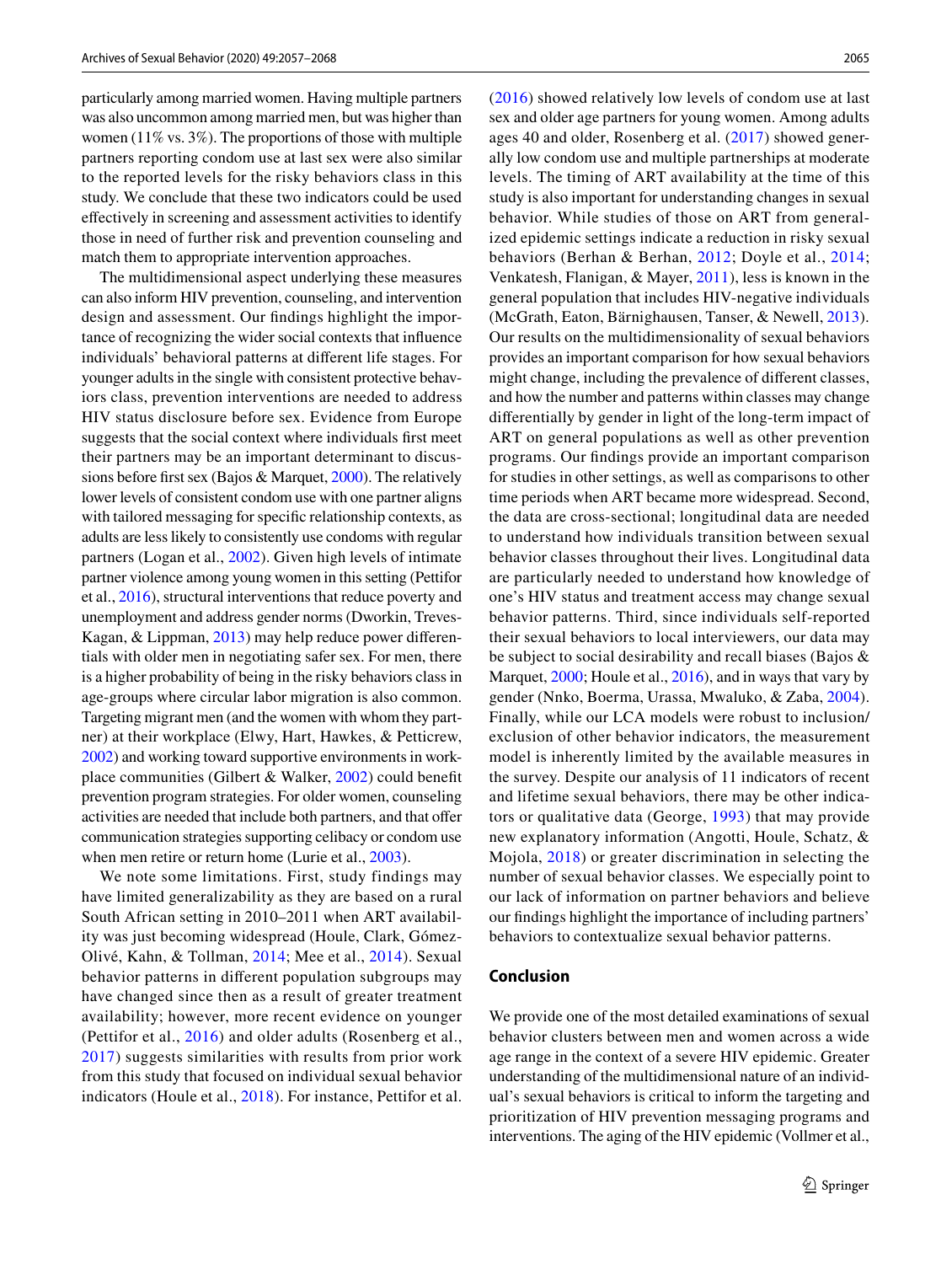[2017](#page-11-16)), coupled with demographic and social changes, also highlight the importance of understanding the contexts and life-course stages in which behaviors occur, such as gender roles and socioeconomic disparities. Strategies are needed that address structural determinants and social norms to provide supportive environments promoting safer sexual practices. At a practical level, and in this study's specifc context, we fnd that with only two behavioral indicators (union status and multiple sexual partners) individuals can be assigned to classes of sexual behavior risk that are relevant in considering intervention programs. Replication in other situations is needed to confrm these fndings.

**Acknowledgements** We thank all the respondents who participated in this study and the Ha Nakekela feld team. We are also grateful to members of the HIV survey investigative team for their numerous contributions to the project. We also thank the people of the Agincourt sub-district for their long involvement with the MRC/Wits Rural Public Health and Health Transitions Research Unit.

**Funding** We are grateful for funding support from: the US National Institute on Aging—R01 AG049634 HIV after 40 in rural South Africa: Aging in the Context of an HIV Epidemic (PI Sanyu Mojola); the National Institutes of Health—R24 AG032112-05 Partnership for Social Science AIDS Research in South Africa's Era of ART Rollout (PI Jane Menken); the University of Colorado, Innovative Seed Grant HIV after 40 in rural South Africa (PI Sanyu Mojola); the Eunice Kennedy Shriver National Institute of Child Health and Human Development—K01 HD057246 (PI Samuel Clark); and the William and Flora Hewlett Foundation 2009-4060 African Population Research and Training Program (PI Jane Menken). The MRC/Wits Rural Public Health and Health Transitions Research Unit and Agincourt Health and Socio-Demographic Surveillance System, a node of the South African Population Research Infrastructure Network (SAPRIN), is supported by the Department of Science and Innovation, the University of the Witwatersrand, and the Medical Research Council, South Africa, and previously the Wellcome Trust, UK (Grants 058893/Z/99/A; 069683/Z/02/Z; 085477/Z/08/Z; 085477/B/08/Z). This work has also benefted from research, administrative, and computing support from the Eunice Kennedy Shriver National Institute of Child Health and Human Development–funded University of Colorado Population Center (R24HD066613, P2C HD066613).

## **Compliance with Ethical Standards**

**Conflict of interest** The authors declare that they have no confict of interest.

**Ethical Approval** This study received ethical approvals from the University of the Witwatersrand Human Research Ethics Committee and the Mpumalanga Provincial Research and Ethics Committee.

**Human and Animal Rights** All procedures performed in studies involving human participants were in accordance with the ethical standards of the institutional and/or national research committee and with the 1964 Declaration of Helsinki and its later amendments or comparable ethical standards.

**Informed Consent** Informed consent (assent for minors) was obtained from all individual participants included in the study.

## **References**

- <span id="page-9-1"></span>Akers, A. Y., Cohen, E. D., Marshal, M. P., Roebuck, G., Yu, L., & Hipwell, A. E. (2016). Objective and perceived weight: Associations with risky adolescent sexual behavior. *Perspectives on Sexual and Reproductive Health, 48*(3), 129–137. [https://doi.](https://doi.org/10.1363/48e11416) [org/10.1363/48e11416](https://doi.org/10.1363/48e11416).
- <span id="page-9-9"></span>Akobeng, A. K. (2006). Understanding diagnostic tests 1: Sensitivity, specifcity and predictive values. *Acta Paediatrica, 96,* 338–341.
- <span id="page-9-14"></span>Angotti, N., Houle, B., Schatz, E., & Mojola, S. A. (2018). *Classifying and contextualizing sexual behavior practices across the life course: Implications in later life*. Paper presented at the Population Association of America, Denver, CO.
- <span id="page-9-11"></span>Bajos, N., & Marquet, J. (2000). Research on HIV sexual risk: Social relations-based approach in a cross-cultural perspective. *Social Science and Medicine, 50*(11), 1533–1546.
- <span id="page-9-12"></span>Berhan, A., & Berhan, Y. (2012). Is the sexual behaviour of HIV patients on antiretroviral therapy safe or risky in Sub-Saharan Africa? Meta-analysis and meta-regression. *AIDS Research and Therapy, 9*(1), 14.<https://doi.org/10.1186/1742-6405-9-14>.
- <span id="page-9-10"></span>Carrasco, M., Esser, M., Sparks, A., & Kaufman, M. (2016). HIValcohol risk reduction interventions in Sub-Saharan Africa: A systematic review of the literature and recommendations for a way forward. *AIDS and Behavior, 20*(3), 484–503. [https://doi.](https://doi.org/10.1007/s10461-015-1233-5) [org/10.1007/s10461-015-1233-5.](https://doi.org/10.1007/s10461-015-1233-5)
- <span id="page-9-7"></span>Carrasco, M. A., Nguyen, T. Q., & Kaufman, M. R. (2018). Low uptake of voluntary medical male circumcision among high risk men in Malawi. *AIDS and Behavior, 22*(2), 447–453. [https://doi.](https://doi.org/10.1007/s10461-016-1633-1) [org/10.1007/s10461-016-1633-1.](https://doi.org/10.1007/s10461-016-1633-1)
- <span id="page-9-6"></span>Cederbaum, J. A., Gilreath, T. D., & Barman-Adhikari, A. (2014). Perceived risk and condom use among adolescents in Sub-Saharan Africa: A latent class analysis. *African Journal of Reproductive Health, 18*(4), 26–33.
- <span id="page-9-8"></span>Clark, S. J., Collinson, M. A., Kahn, K., Drullinger, K., & Tollman, S. M. (2007). Returning home to die: Circular labour migration and mortality in South Africa. *Scandinavian Journal of Public Health, 69,* 35–44.<https://doi.org/10.1080/14034950701355619>.
- <span id="page-9-2"></span>Cochran, S. D., de Leeuw, J., & Mays, V. M. (1995). Optimal scaling of HIV-related sexual risk behaviors in ethnically diverse homosexually active men. *Journal of Consulting and Clinical Psychology, 63*(2), 270–279.
- <span id="page-9-0"></span>Cockerham, W. C. (2005). Health lifestyle theory and the convergence of agency and structure. *Journal of Health and Social Behavior, 46*(1), 51–67.
- <span id="page-9-3"></span>Danielson, C. K., Walsh, K., McCauley, J., Ruggiero, K. J., Brown, J. L., Sales, J. M., & Diclemente, R. J. (2014). HIV-related sexual risk behavior among African American adolescent girls. *Journal of Womens Health, 23*(5), 413–419. [https://doi.org/10.1089/](https://doi.org/10.1089/jwh.2013.4599) [jwh.2013.4599](https://doi.org/10.1089/jwh.2013.4599).
- <span id="page-9-4"></span>Dariotis, J. K., Sonenstein, F. L., Gates, G. J., Capps, R., Astone, N. M., Pleck, J. H., & Zeger, S. (2008). Changes in sexual risk behavior as young men transition to adulthood. *Perspectives on Sexual and Reproductive Health, 40*(4), 218–225. [https://doi.](https://doi.org/10.1363/4021808) [org/10.1363/4021808.](https://doi.org/10.1363/4021808)
- <span id="page-9-5"></span>Davies, S. L., Cheong, J., Lewis, T. H., Simpson, C. A., Chandler, S. D., & Tucker, J. A. (2014). Sexual risk typologies and their relationship with early parenthood and STI outcomes among urban African-American emerging adults: A cross-sectional latent profle analysis. *Sexually Transmitted Infections, 90*(6), 475–477.<https://doi.org/10.1136/sextrans-2013-051334>.
- <span id="page-9-13"></span>Doyle, J. S., Degenhardt, L., Pedrana, A. E., McBryde, E. S., Guy, R. J., Stoové, M. A., … Hellard, M. E. (2014). Efects of HIV antiretroviral therapy on sexual and injecting risk-taking behavior: A systematic review and meta-analysis. *Clinical Infectious*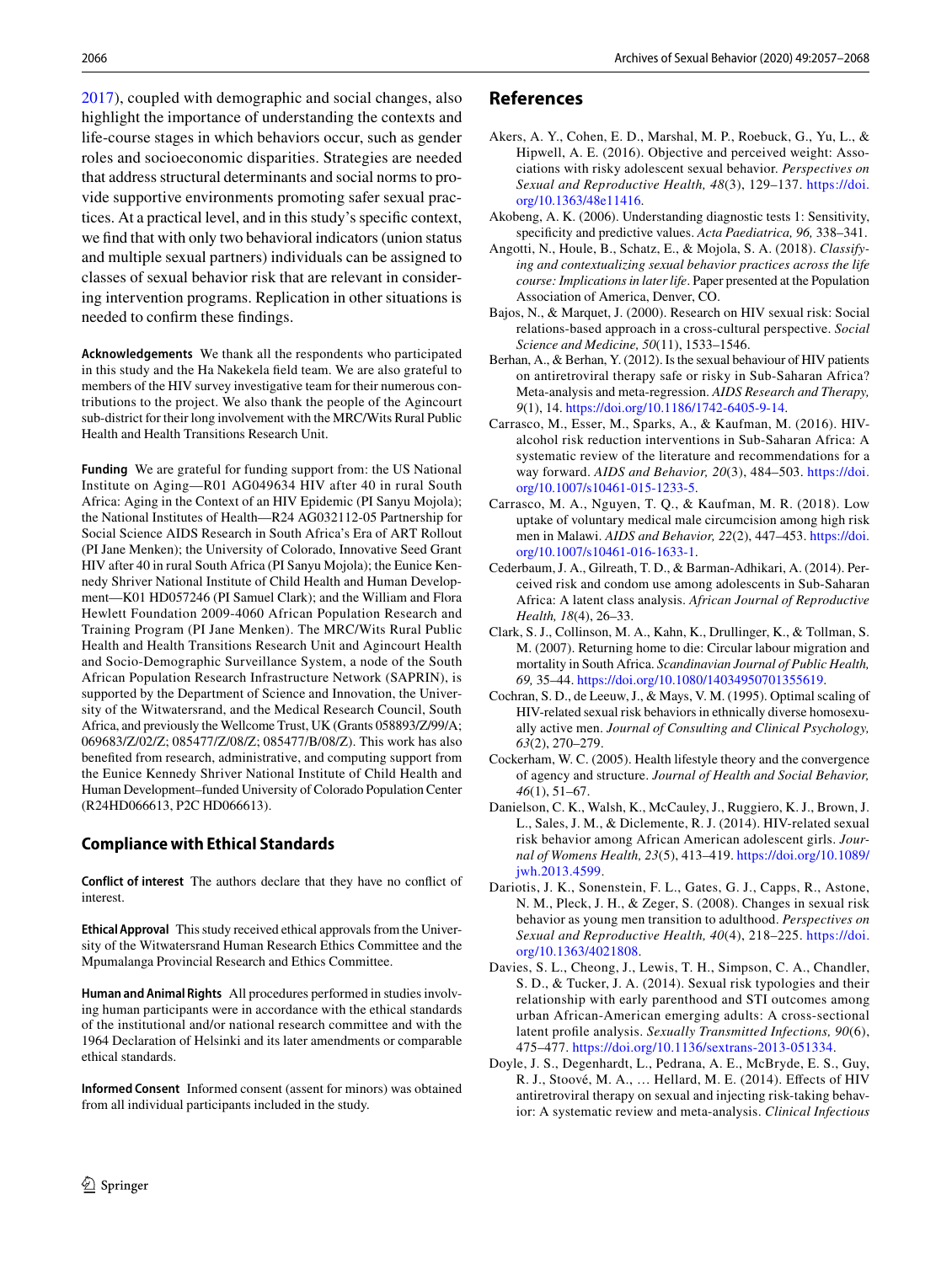*Diseases, 59*(10), 1483–1494. [https://doi.org/10.1093/cid/ciu60](https://doi.org/10.1093/cid/ciu602) [2](https://doi.org/10.1093/cid/ciu602).

- <span id="page-10-21"></span>Dworkin, S., Treves-Kagan, S., & Lippman, S. (2013). Gender-transformative interventions to reduce HIV risks and violence with heterosexually-active men: A review of the global evidence. *AIDS and Behavior, 17*(9), 2845–2863. [https://doi.org/10.1007/s1046](https://doi.org/10.1007/s10461-013-0565-2) [1-013-0565-2](https://doi.org/10.1007/s10461-013-0565-2).
- <span id="page-10-22"></span>Elwy, A. R., Hart, G. J., Hawkes, S., & Petticrew, M. (2002). Efectiveness of interventions to prevent sexually transmitted infections and human immunodeficiency virus in heterosexual men: A systematic review. *Archives of Internal Medicine, 162*(16), 1818–1830.
- <span id="page-10-29"></span>George, L. K. (1993). Sociological perspectives on life transitions. *Annual Review of Sociology, 19*(1), 353–373.
- <span id="page-10-23"></span>Gilbert, L., & Walker, L. (2002). Treading the path of least resistance: HIV/AIDS and social inequalities—A South African case study. *Social Science and Medicine, 54*(7), 1093–1110.
- <span id="page-10-17"></span>Gómez-Olivé, F. X., Angotti, N., Houle, B., Klipstein-Grobusch, K., Kabudula, C., Menken, J., & Clark, S. J. (2013). Prevalence of HIV among those 15 and older in rural South Africa. *AIDS Care, 25*(9), 1122–1128.
- <span id="page-10-13"></span>Gorbach, P. M., Drumright, L. N., & Holmes, K. K. (2005). Discord, discordance, and concurrency: comparing individual and partnership-level analyses of new partnerships of young adults at risk of sexually transmitted infections. *Sexually Transmitted Diseases, 32*(1), 7–12. [https://doi.org/10.1097/01.olq.0000148302.81575.fc.](https://doi.org/10.1097/01.olq.0000148302.81575.fc)
- <span id="page-10-3"></span>Hallfors, D. D., Iritani, B. J., Miller, W. C., & Bauer, D. J. (2007). Sexual and drug behavior patterns and HIV and STD racial disparities: The need for new directions. *American Journal of Public Health, 97*(1), 125–132. [https://doi.org/10.2105/ajph.2005.075747.](https://doi.org/10.2105/ajph.2005.075747)
- <span id="page-10-4"></span>Halpern, C. T., Hallfors, D., Bauer, D. J., Iritani, B., Waller, M. W., & Cho, H. (2004). Implications of racial and gender diferences in patterns of adolescent risk behavior for HIV and other sexually transmitted diseases. *Perspectives on Sexual and Reproductive Health, 36*(6), 239–247. [https://doi.org/10.1363/psrh.36.239.04.](https://doi.org/10.1363/psrh.36.239.04)
- <span id="page-10-5"></span>Haydon, A. A., Herring, A. H., & Halpern, C. T. (2012). Associations between patterns of emerging sexual behavior and young adult reproductive health. *Perspectives on Sexual and Reproductive Health, 44*(4), 218–227.<https://doi.org/10.1363/4421812>.
- <span id="page-10-27"></span>Houle, B., Angotti, N., Clark, S. J., Williams, J., Gómez-Olivé, F. X., Menken, J., … Tollman, S. M. (2016). Let's talk about sex, maybe: Interviewers, respondents, and sexual behavior reporting in rural South Africa. *Field Methods, 28*(2), 112–132.
- <span id="page-10-24"></span>Houle, B., Clark, S. J., Gómez-Olivé, F. X., Kahn, K., & Tollman, S. M. (2014). The unfolding counter-transition in rural South Africa: Mortality and cause of death, 1994–2009. *PLoS ONE, 9*(6), e100420. <https://doi.org/10.1371/journal.pone.0112563>.
- <span id="page-10-0"></span>Houle, B., Mojola, S. A., Angotti, N., Schatz, E., Gomez-Olive, F. X., Clark, S. J., … Menken, J. (2018). Sexual behavior and HIV risk across the life course in rural South Africa: Trends and comparisons. *AIDS Care, 30*, 1435–1443. [https://doi.org/10.1080/09540](https://doi.org/10.1080/09540121.2018.1468008) [121.2018.1468008](https://doi.org/10.1080/09540121.2018.1468008).
- <span id="page-10-14"></span>Hunter, M. (2007). The changing political economy of sex in South Africa: The signifcance of unemployment and inequalities to the scale of the AIDS pandemic. *Social Science and Medicine, 64*(3), 689–700. [https://doi.org/10.1016/j.socscimed.2006.09.015.](https://doi.org/10.1016/j.socscimed.2006.09.015)
- <span id="page-10-2"></span>Joint United Nations Programme on HIV/AIDS (UNAIDS). (2014). *The Gap Report*. Retrieved December 21, 2019, from [http://fles](http://files.unaids.org/en/media/unaids/contentassets/documents/unaidspublication/2014/UNAIDS_Gap_report_en.pdf) [.unaids.org/en/media/unaids/contentassets/documents/unaidspubl](http://files.unaids.org/en/media/unaids/contentassets/documents/unaidspublication/2014/UNAIDS_Gap_report_en.pdf) [ication/2014/UNAIDS\\_Gap\\_report\\_en.pdf](http://files.unaids.org/en/media/unaids/contentassets/documents/unaidspublication/2014/UNAIDS_Gap_report_en.pdf).
- <span id="page-10-11"></span>Kabudula, C., Houle, B., Collinson, M., Kahn, K., Gómez-Olivé, F., Clark, S., & Tollman, S. (2017a). Progression of the epidemiological transition in a rural South African setting: Findings from population surveillance in Agincourt, 1993–2013. *BMC Public Health, 17,* 424. [https://doi.org/10.1186/s12889-017-4312-x.](https://doi.org/10.1186/s12889-017-4312-x)
- <span id="page-10-12"></span>Kabudula, C., Houle, B., Collinson, M. A., Kahn, K., Tollman, S., & Clark, S. (2017b). Assessing changes in household socioeconomic

status in rural South Africa, 2001–2013: A distributional analysis using household asset indicators. *Social Indicators Research*, *133*, 1047–1073.<https://doi.org/10.1007/s11205-016-1397-z>.

- <span id="page-10-15"></span>Kahn, K., Collinson, M. A., Gómez-Olivé, F. X., Mokoena, O., Twine, R., Mee, P., … Khosa, A. (2012). Profle: Agincourt health and socio-demographic surveillance system. *International Journal of Epidemiology, 41*(4), 988–1001.
- <span id="page-10-19"></span>Kordoutis, P., Loumakou, M., & Sarafdou, J. (2000). Heterosexual relationship characteristics, condom use and safe sex practices. *AIDS Care, 12*(6), 767–782. [https://doi.org/10.1080/0954012002](https://doi.org/10.1080/09540120020014318a) [0014318a](https://doi.org/10.1080/09540120020014318a).
- <span id="page-10-18"></span>Logan, T., Cole, J., & Leukefeld, C. (2002). Women, sex, and HIV: Social and contextual factors, meta-analysis of published interventions, and implications for practice and research. *Psychological Bulletin, 128*(6), 851–885.<https://doi.org/10.1037//0033-2909.128.6.851>.
- <span id="page-10-16"></span>Lurie, M. N., Williams, B. G., Zuma, K., Mkaya-Mwamburi, D., Garnett, G. P., Sweat, M. D., & Karim, S. S. (2003). Who infects whom? HIV-1 concordance and discordance among migrant and non-migrant couples in South Africa. *AIDS, 17*(15), 2245–2252.
- <span id="page-10-6"></span>Mackesy-Amiti, M. E., Ouellet, L. J., Finnegan, L., Hagan, H., Golub, E., Latka, M., … Garfein, R. S. (2014). Transitions in latent classes of sexual risk behavior among young injection drug users following HIV prevention intervention. *AIDS and Behavior, 18*(3), 464– 472. [https://doi.org/10.1007/s10461-013-0601-2.](https://doi.org/10.1007/s10461-013-0601-2)
- <span id="page-10-7"></span>Masters, N. T., Beadnell, B., Morrison, D. M., Hoppe, M. J., & Wells, E. A. (2013). Multidimensional characterization of sexual minority adolescents' sexual safety strategies. *Journal of Adolescence, 36*(5), 953–961. [https://doi.org/10.1016/j.adolescenc](https://doi.org/10.1016/j.adolescence.2013.07.008) [e.2013.07.008](https://doi.org/10.1016/j.adolescence.2013.07.008).
- <span id="page-10-8"></span>Masters, N. T., Casey, E., Beadnell, B., Morrison, D. M., Hoppe, M. J., & Wells, E. A. (2015). Condoms and contexts: Profles of sexual risk and safety among young heterosexually active men. *Journal of Sex Research, 52*(7), 781–794. [https://doi.org/10.1080/00224](https://doi.org/10.1080/00224499.2014.953023) [499.2014.953023](https://doi.org/10.1080/00224499.2014.953023).
- <span id="page-10-26"></span>McGrath, N., Eaton, J. W., Bärnighausen, T. W., Tanser, F., & Newell, M.-L. (2013). Sexual behaviour in a rural high HIV prevalence South African community. *AIDS, 27*(15), 2461–2470. [https://doi.](https://doi.org/10.1097/01.aids.0000432473.69250.19) [org/10.1097/01.aids.0000432473.69250.19](https://doi.org/10.1097/01.aids.0000432473.69250.19).
- <span id="page-10-9"></span>McMahon, R. C., Stanforth, E. T., Devieux, J. G., & Jean-Gilles, M. (2016). HIV risk behavior and internalizing/externalizing psychopathology among adolescents in court-ordered treatment. *The American Journal of Drug and Alcohol Abuse, 42*(2), 187–195. <https://doi.org/10.3109/00952990.2015.1132719>.
- <span id="page-10-25"></span>Mee, P., Collinson, M. A., Madhavan, S., Root, E. D., Tollman, S. M., Byass, P., & Kahn, K. (2014). Evidence for localised HIV related micro-epidemics associated with the decentralised provision of antiretroviral treatment in rural South Africa: A spatio-temporal analysis of changing mortality patterns (2007–2010). *Journal of Global Health, 4*(1). [https://doi.org/10.7189/jogh.04.010403.](https://doi.org/10.7189/jogh.04.010403)
- <span id="page-10-1"></span>Mojola, S. A., Williams, J., Angotti, N., & Gómez-Olivé, F. X. (2015). HIV after 40 in rural South Africa: A life course approach to HIV vulnerability among middle aged and older adults. *Social Science and Medicine, 143,* 204–212.
- <span id="page-10-10"></span>Mustanski, B., Byck, G. R., Dymnicki, A., Sterrett, E., Henry, D., & Bolland, J. (2013). Trajectories of multiple adolescent health risk behaviors in a low-income African American population. *Development and Psychopathology, 25*(4 Pt 1), 1155–1169. [https://doi.](https://doi.org/10.1017/s0954579413000436) [org/10.1017/s0954579413000436](https://doi.org/10.1017/s0954579413000436).
- <span id="page-10-20"></span>National Department of Health, Statistics South Africa, South African Medical Research Council, and ICF. (2019). *South Africa demographic and health survey 2016*. Pretoria, South Africa and Rockville, Maryland: NDoH, Stats SA, SAMRC, and ICF.
- <span id="page-10-28"></span>Nnko, S., Boerma, J., Urassa, M., Mwaluko, G., & Zaba, B. (2004). Secretive females or swaggering males? An assessment of the quality of sexual partnership reporting in rural Tanzania. *Social*